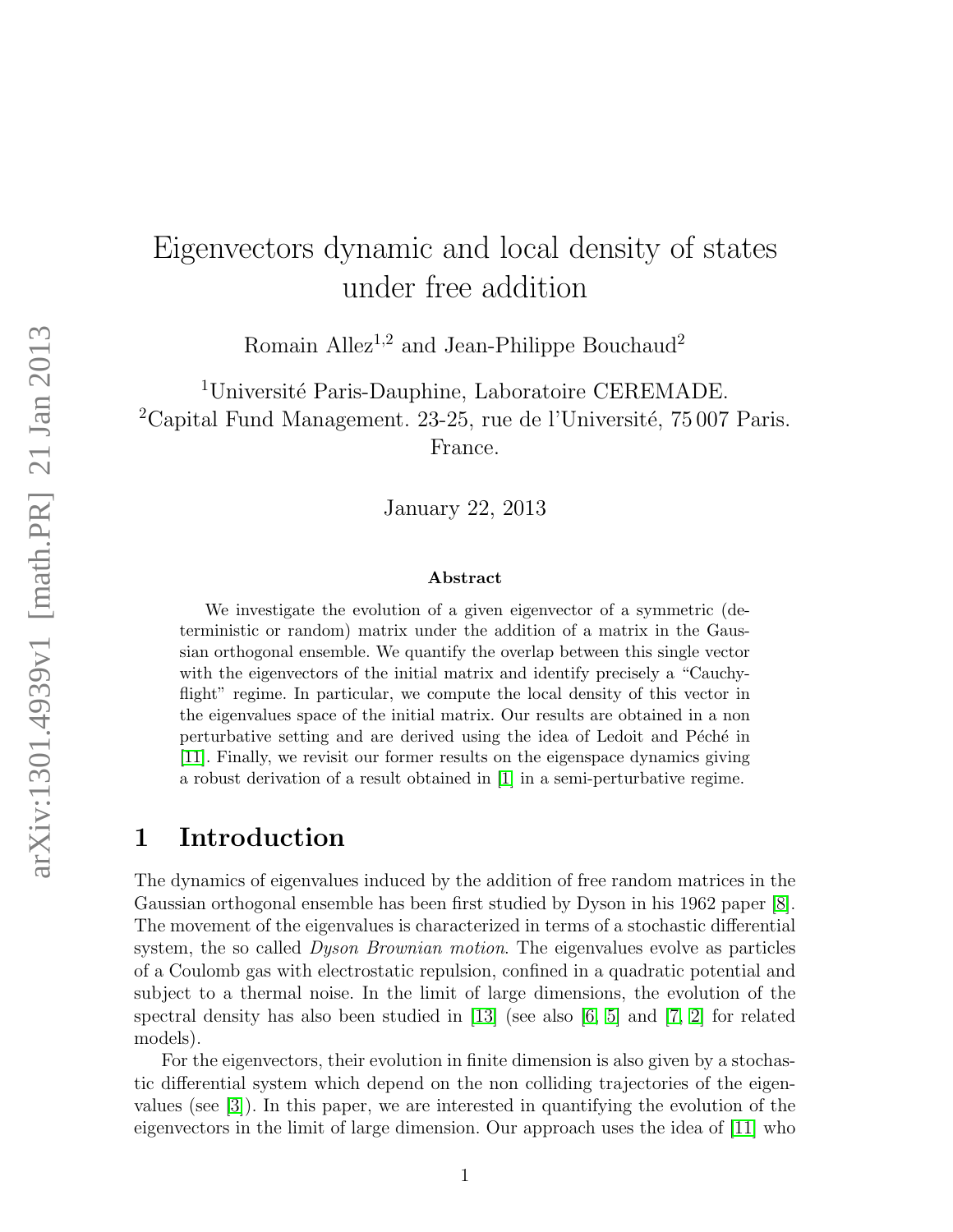introduced a very interesting quantity (see Eq.  $(5.1)$  below) for the study of eigenvectors. This enables us to compute the local density of a given state (eigenvector) of the matrix after the addition of the free Gaussian matrix, in the eigenvalues space of the initial matrix.

The paper is organized as follows. In section [2,](#page-1-0) we define the model and give the main notations. We enunciate our main result (Theorem [3.2\)](#page-4-0) in section [3](#page-2-0) concerning the convergence of the quantity  $(5.1)$  introduced in [\[11\]](#page-14-0). In the following section [4,](#page-5-0) we are interested in the local density of states under free addition. We find that in a particular regime, the eigenvalue dynamics can be precisely described as a "Cauchy flight". We also check numerically our results in the case of a initial random matrix in the Gaussian orthogonal ensemble. We then revisit in section [4.4](#page-9-0) the main result of [\[1\]](#page-14-1) on the dynamics of eigenspace under free addition, and prove that it is indeed exact beyond the perturbative regime. Finally, section [5](#page-11-1) is devoted to the proof of Theorem [3.2.](#page-4-0)

Acknowledgments We are grateful to Yan Fyodorov, Denis Ullmo and Matthieu Wyart who asked questions about [\[1\]](#page-14-1) which led to the work presented here. We would like to thank also Sandrine Péché for interesting discussions.

### <span id="page-1-0"></span>2 Definition and main notations

Let A be a symmetric deterministic  $N \times N$  matrix. The matrix A is diagonalizable in an orthonormal basis of  $\mathbb{R}^N$  and its eigenvalues will be denoted in increasing order as  $a_1 \leq a_2 \leq \cdots \leq a_N$ . We will suppose that the  $a_i$  are allocated smoothly as  $a_i = a(\frac{i}{\Delta})$  $\frac{i}{N}$ ) where  $a(\cdot)$  is a "nice" differentiable and strictly increasing function defined on the interval [0; 1].

Let  $(H_t)_{t \geq 0}$  be a symmetric Brownian motion, i.e. a symmetric diffusive matrix process constructed from a family of independent real Brownian motions  $B_{ij}(t)$ ,  $1 \leq i \leq j \leq N$  as follows

$$
H_t(ij) = \begin{cases} \sqrt{\frac{1}{N}} B_{ij}(t) & \text{if } i < j, \\ \sqrt{\frac{2}{N}} B_{ii}(t) & \text{if } i = j. \end{cases}
$$

Note that the process  $H_t$  is defined such that it is rotationally invariant at all time, in the sense that for all O in the orthogonal group  $\mathcal{O}_N$ , the conjugate matrix  $OH_tO^{\dagger}$ has the same law as the matrix  $H_t$ .

Now we define the matrix  $M_t$  such that for all  $t \geq 0$ 

<span id="page-1-1"></span>
$$
M_t = A + H_t. \tag{2.1}
$$

The eigenvalues of the matrix  $M_t$  will be denoted in increasing order as  $\lambda_1^t \leq \cdots \leq \lambda_N^t$ .

The aim of this note is to quantify the relationship between the eigenvectors of the matrix  $M_t$  with the eigenvectors of the initial matrix  $M_0 = A$ . In particular, we consider one given eigenvector of the matrix  $M_t$  denoted as  $|\psi_i^t\rangle$  and we want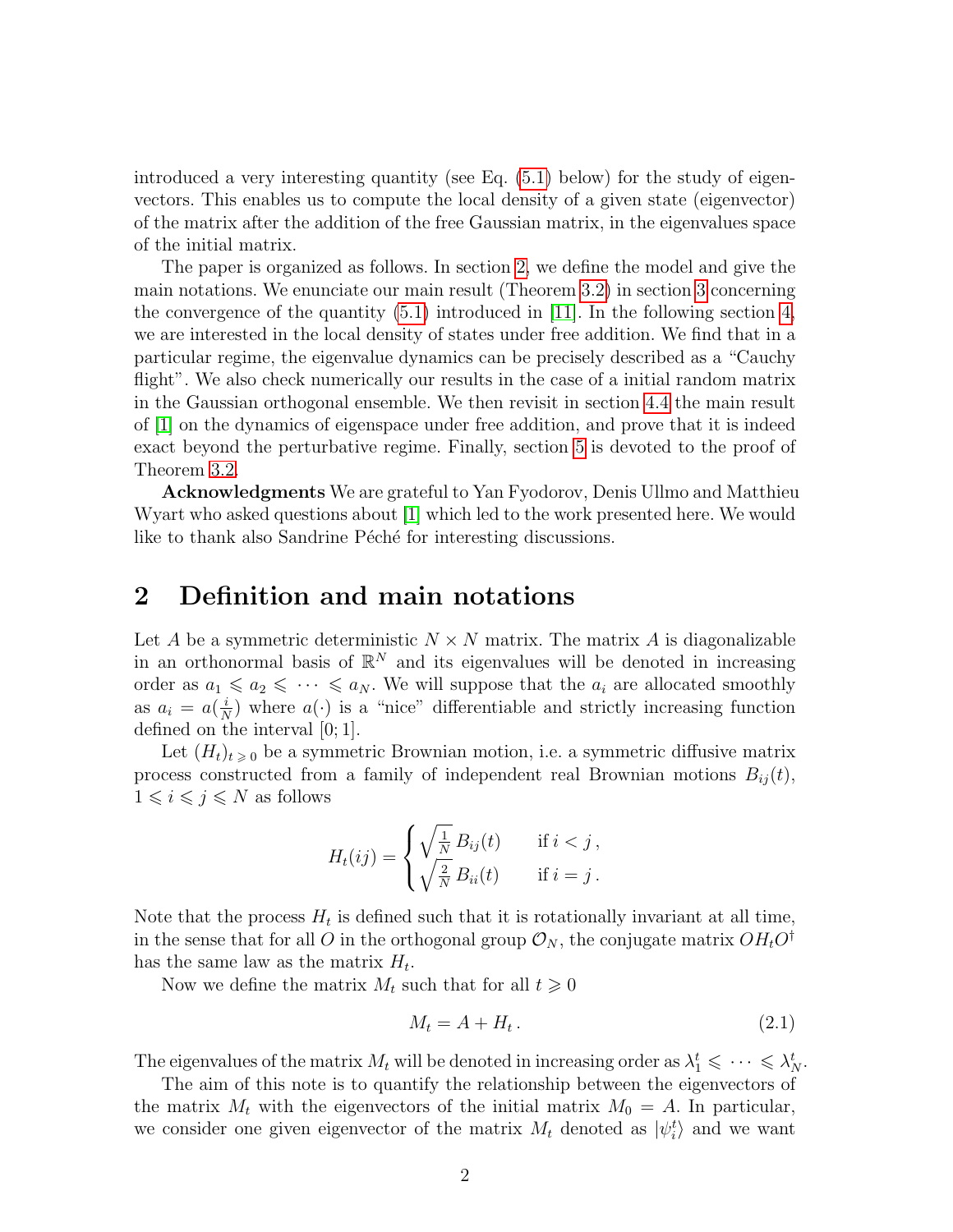to compute, in the large limit of large dimension N, the overlaps of this vector  $|\psi_i^t\rangle$ with the eigenvectors of A denoted in the following as  $|\phi_1\rangle, \cdots, |\phi_N\rangle$  (which form an orthonormal basis). As the matrix  $H_t$  is rotationally invariant for all  $t$ , we can suppose with no loss of generality that the matrix A is *diagonal*.

### <span id="page-2-0"></span>3 Results

If t is very small, perturbation theory for the eigenvectors of the matrix  $M_t$  defined in [\(2.1\)](#page-1-1) gives an approximation of the vector  $|\psi_i^t\rangle$  in terms of the small matrix  $H_t$ and of the eigenvectors of the matrix  $A$ . More precisely, if  $t$  is small compared to the level spacings of the matrix A, perturbation theory leads to (see appendix [A](#page-12-0) for a reminder of this computation)

<span id="page-2-1"></span>
$$
|\psi_i^t\rangle = \left(1 - \frac{1}{2} \sum_{j \neq i} \frac{\langle \psi_i^t | H_t | \phi_j \rangle^2}{(a_i - a_j)^2}\right) |\phi_i\rangle + \sum_{j \neq i} \frac{\langle \psi_i^t | H_t | \phi_j \rangle}{a_i - a_j} |\phi_j\rangle + |\varepsilon_t\rangle, \tag{3.1}
$$

where  $|\varepsilon_t\rangle$  is a vector such that  $\langle \phi_i | \varepsilon_t \rangle = o(t)$  and  $\langle \phi_j | \varepsilon_t \rangle = o(t)$  $\overline{t}$ ) for  $j \neq i$ . This expansion [\(3.1\)](#page-2-1) can be rewritten, taking a further expectation, in terms of the overlap between  $|\psi_i^t\rangle$  and  $|\phi_j\rangle$  for  $i \neq j$  as

<span id="page-2-3"></span><span id="page-2-2"></span>
$$
\mathbb{E}\left[\langle\psi_i^t|\phi_j\rangle^2\right] = \frac{t}{N} \frac{1}{(a_i - a_j)^2} + o(t),\tag{3.2}
$$

and for  $i = j$ ,

$$
\mathbb{E}\left[\langle\psi_i^t|\phi_i\rangle^2\right] = 1 - \frac{t}{N} \sum_{j \neq i} \frac{1}{(a_i - a_j)^2} + o(t).
$$
 (3.3)

The computations leading to equation [\(3.1\)](#page-2-1) are a priori only valid for values of t much smaller than the spacings between the consecutive eigenvalues  $a_i - a_{i-1}$ , so that the correction terms in the perturbation equation [\(3.1\)](#page-2-1) remains very small compared to the leading term of order 1. Note that in our setting and for large  $N$ ,  $a_i - a_{i-1}$  is of order  $1/N$ , so that t has to be much smaller than  $1/N$ .

The purpose at stake here is to handle the case of larger values of  $t$  in the large N limit. For this eigenvector dynamics problem, there are in fact three regime for the values of  $t$  and  $N$ :

- The first regime is the *perturbative regime* where  $t \ll 1/N$ , for which the perturbation theory applies to give the approximation [\(3.1\)](#page-2-1). This regime is well known and has been studied in great details in random matrix theory and in the context of quantum mechanics.
- The second regime is what we will call *semi-perturbative* and concerns small values of t compared to 1 but not necessarily small compared to the level spacings of order 1/N. It includes values such that  $1/N \ll t \ll 1$ .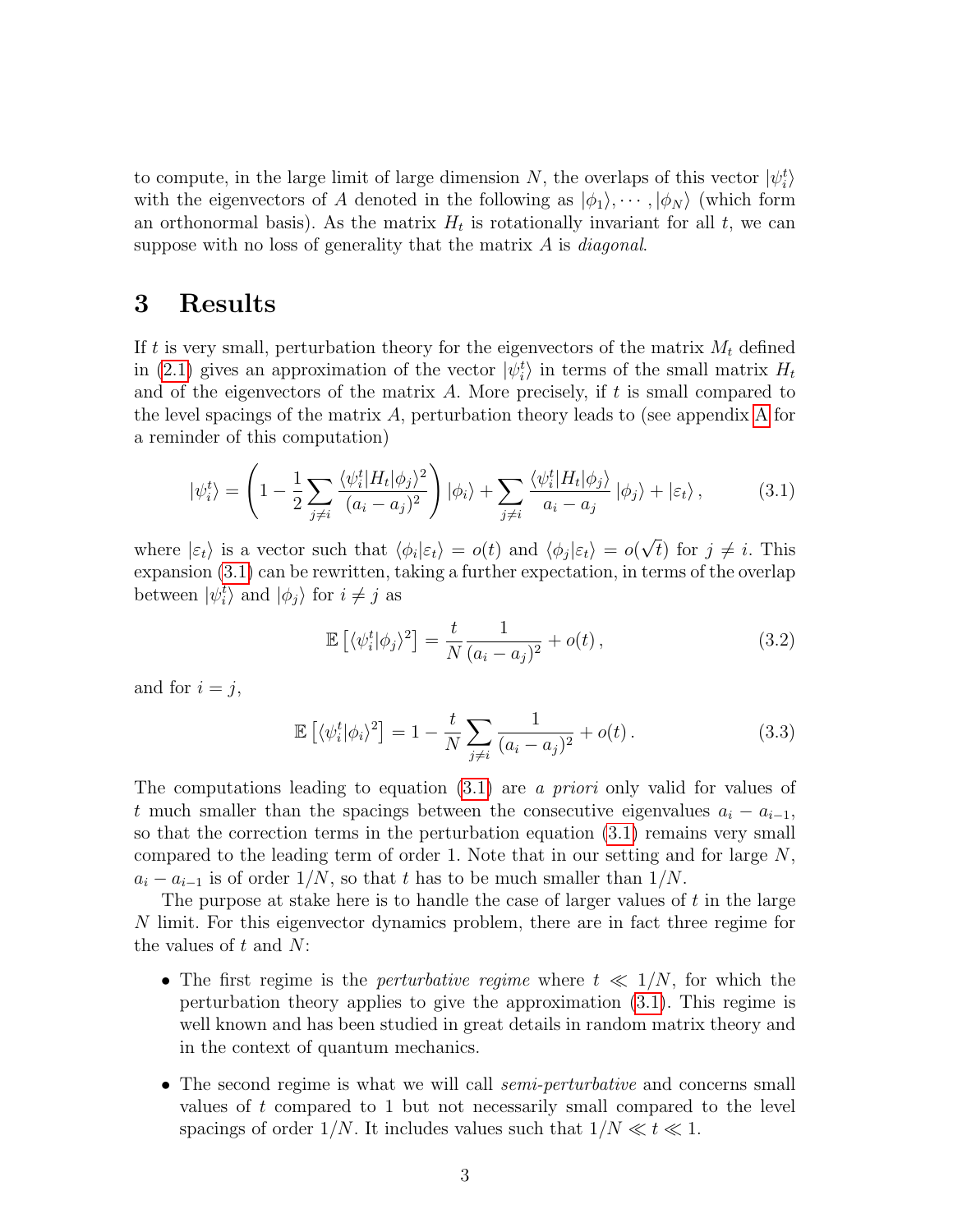• The third regime is non perturbative: N is very large while t is of order 1.

The question we ask is: How do formulas [\(3.2\)](#page-2-2) and [\(3.3\)](#page-2-3) get modified in the second and third regime in the large N limit ? Because the family  $\{\phi_j, 1 \leq j \leq N\}$  forms an orthonormal basis of  $\mathbb{R}^N$ , we have

$$
\sum_{j=1}^N \langle \psi_i^t | \phi_j \rangle^2 = 1.
$$

We will therefore investigate the convergence in the large N limit of  $N \mathbb{E}[\langle \psi_i^t | \phi_j \rangle^2]$ for  $i \neq j$ . Those quantities are in fact related to the mean local density of state  $|\psi_i^t\rangle$ which is the probability measure  $\nu_i$  defined on the A-eigenvalues space as

$$
\nu_i = \sum_{j=1}^N \mathbb{E}[\langle \psi_i^t | \phi_j \rangle^2] \delta(a_j)
$$

where  $\delta(x)$  is the Dirac measure in x. In other words, the aim of the note is to compute the local density  $\nu_i$  of state  $|\psi_i^t\rangle$  in the large N limit.

The interesting quantity for our purpose is the bivariate cumulative distribution function  $\Phi$  associated to the weights  $N \mathbb{E}[\langle \psi_i^t | \phi_j \rangle^2]$  defined for  $\lambda, \alpha \in \mathbb{R}$  by

$$
\Phi_N(\lambda,\alpha) = \frac{1}{N} \sum_{i,j=1}^N \mathbb{E}[\langle \psi_i^t | \phi_j \rangle^2] \, \mathbb{1}_{\{\lambda_i^t \leq \lambda\}} \, \mathbb{1}_{\{a_j \leq \alpha\}}.
$$

Note that this function  $\Phi$  has indeed the properties of a bivariate cumulative distribution function since it is right continuous with left-hand limits and is nondecreasing in each of its argument and that it satisfies  $\lim_{\lambda \to -\infty, a \to -\infty} \Phi(\lambda, a) = 0$  and

 $\lim_{\lambda \to +\infty, a \to +\infty} \Phi(\lambda, a) = 1.$ 

Before presenting our results on the convergence in the large  $N$  limit of the bivariate cumulative distribution  $\Phi_N(\lambda, \alpha)$  which will directly lead us to asymptotic estimates for the overlaps  $N \mathbb{E}[\langle \psi_i^t | \phi_j \rangle^2]$  for  $i \neq j$  and for the local density of states, let us first recall a result on the convergence of the empirical eigenvalue distribution of the matrix  $M_t$  defined in [\(2.1\)](#page-1-1) due to Shlyakhtenko [\[14\]](#page-14-9) (see also [\[12,](#page-14-10) [19\]](#page-14-11) for similar results). Recall the definition of the Stieltjes transform  $G_{\mu}(z)$  of a probability measure  $\mu$  on  $\mathbb R$  defined for all  $z \in \mathbb{C} \setminus \mathbb R$  as  $G_{\mu}(z) = \int_{\mathbb R}$  $\mu(dx)$  $rac{u(ax)}{x-z}$ .

<span id="page-3-0"></span>**Theorem 3.1** (Shlyakhtenko, [\[14\]](#page-14-9)). The empirical eigenvalue distribution of the matrix  $M_t$  converges weakly almost surely when  $N \to \infty$  to a probability measure  $\mu_t$ whose Stieltjes transform satisfies

$$
G_{\mu_t}(z) = \int_0^1 G_t(z, x) dx
$$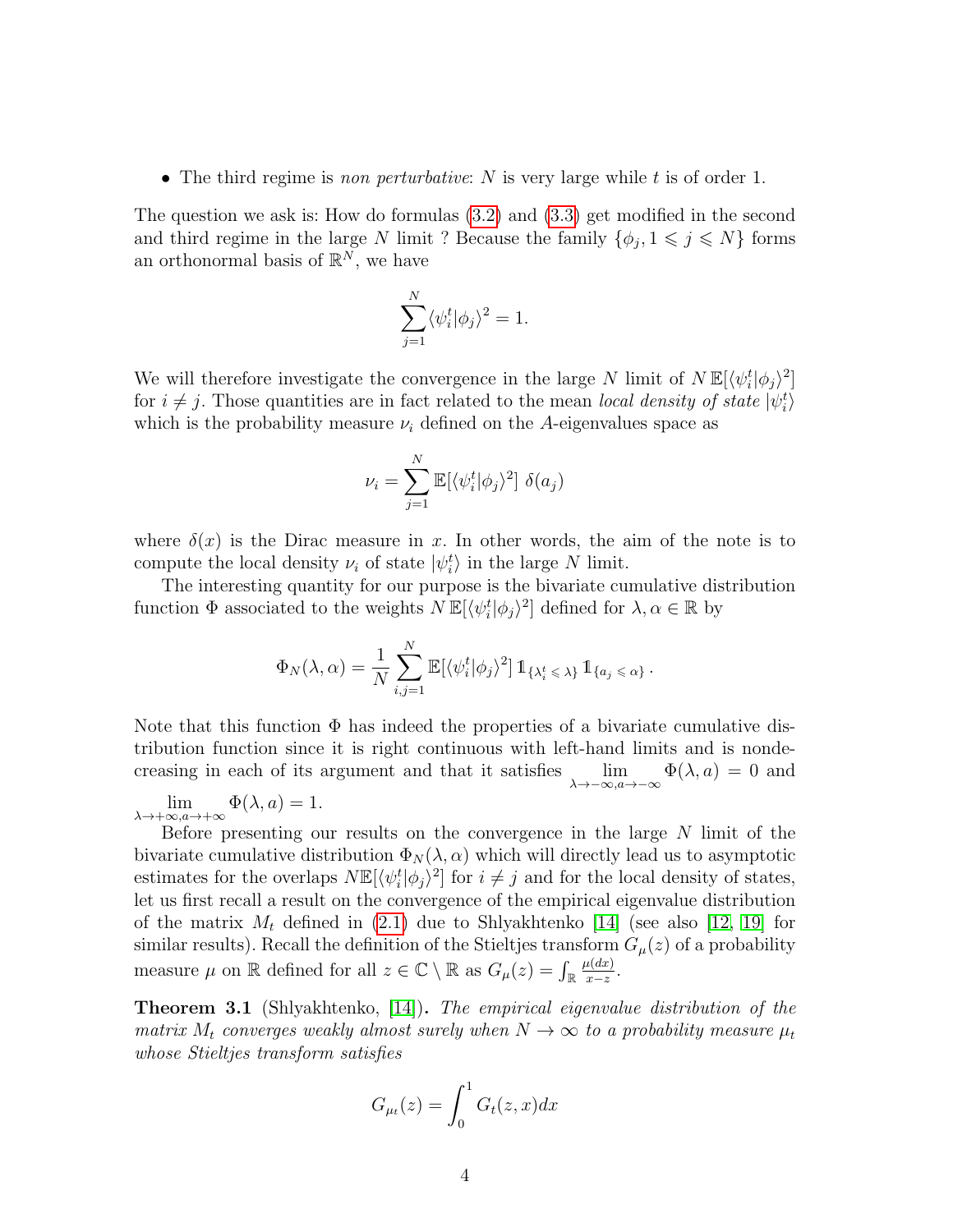where  $G_t(z, x)$  is defined uniquely for any  $z \in \mathbb{C} \setminus \mathbb{R}$  by the fact that it is analytic on  $\mathbb{C} \setminus \mathbb{R}$ , maps the upper half plane  $\mathbb{C}^+$  into the lower one  $\mathbb{C}^-$ , and satisfies the relation for all  $z \in \mathbb{C} \setminus \mathbb{R}$  and  $x \in [0,1]$ 

<span id="page-4-2"></span>
$$
G_t(z,x) = \frac{1}{a(x) - z - t \int_0^1 G_t(z,y) dy}.
$$
\n(3.4)

Furthermore, setting  $R_t^N(z) = (M_t - zI)^{-1}$ , the complex random measure on the interval [0; 1] defined as

<span id="page-4-1"></span>
$$
\sigma_t^N = \frac{1}{N} \sum_{i=1}^N \mathbb{E}[R_t^N(z)_{ii}] \ \delta(\frac{i}{N}) \tag{3.5}
$$

converges weakly almost surely to the complex measure with density  $G(z, x)dx$ .

The proof of this theorem goes through the Schur complement formula, the fixed point theorem and classical properties of analytical functions.

Finally, using the work of Biane [\[6\]](#page-14-4), we know that the limiting spectral distribution  $\mu_t(d\lambda)$  admits a smooth density  $\rho_t(\lambda)$  with respect to Lebesgue measure. We further stress the convergence of the Stieltjes transform near the real axis:

$$
\lim_{\eta \to 0+} G_{\mu_t}(\lambda + i\eta) = H_{\rho_t}(\lambda) + i\pi \rho_t(\lambda)
$$

where  $H_{\rho_t}$  is the Hilbert transform of the probability density  $\rho_t$ .

We are now ready to state our main result on the convergence of the bivariate cumulative distribution  $\Phi_N(\lambda, \alpha)$ .

<span id="page-4-0"></span>**Theorem 3.2.** When  $N \rightarrow +\infty$ , we have the following convergence

$$
\Phi_N(\lambda, \alpha) \longrightarrow \Phi(\lambda, \alpha) = \int_{-\infty}^{\lambda} d\xi \,\rho_t(\xi) \int_{-\infty}^{\alpha} \frac{dx}{a'(a^{-1}(x))} \frac{t}{(x - \xi - t H_{\rho_t}(\xi))^2 + t^2 \pi^2 \rho_t(\xi)^2}.
$$

We will see in the following section that Theorem [3.2](#page-4-0) permits to compute the asymptotic overlaps  $N \mathbb{E}[\langle \psi_i^t | \phi_j \rangle^2]$  of any eigenvector  $|\psi_i^t\rangle$  of the matrix  $M_t$  at time t with the eigenvectors of the initial matrix  $M_0 = A$  for any time t. A former heuristic attempt to compute those overlaps already appeared in [\[17\]](#page-14-12), with a different result (see below). Theorem [3.2](#page-4-0) also permits to compute the mean local density  $\nu_i$  in the A-eigenvalues space of the state  $|\psi_i^t\rangle$  at time t. In addition we will explain how Theorem [3.2](#page-4-0) enables to extend the domain of validity of our former result on the eigenspace dynamics under free addition obtained in [\[1\]](#page-14-1).

Theorem [3.2](#page-4-0) is similar to [\[11,](#page-14-0) Theorem 1.3]. In [\[11\]](#page-14-0), the authors investigate the relationship between the eigenvectors of the population covariance matrix with those of the empirical (or sample) covariance matrix.

One remarkable feature of Theorem [3.2](#page-4-0) is that it quantifies the relationship between the eigenvectors of the initial matrix  $M_0 = A$  and the eigenvectors of the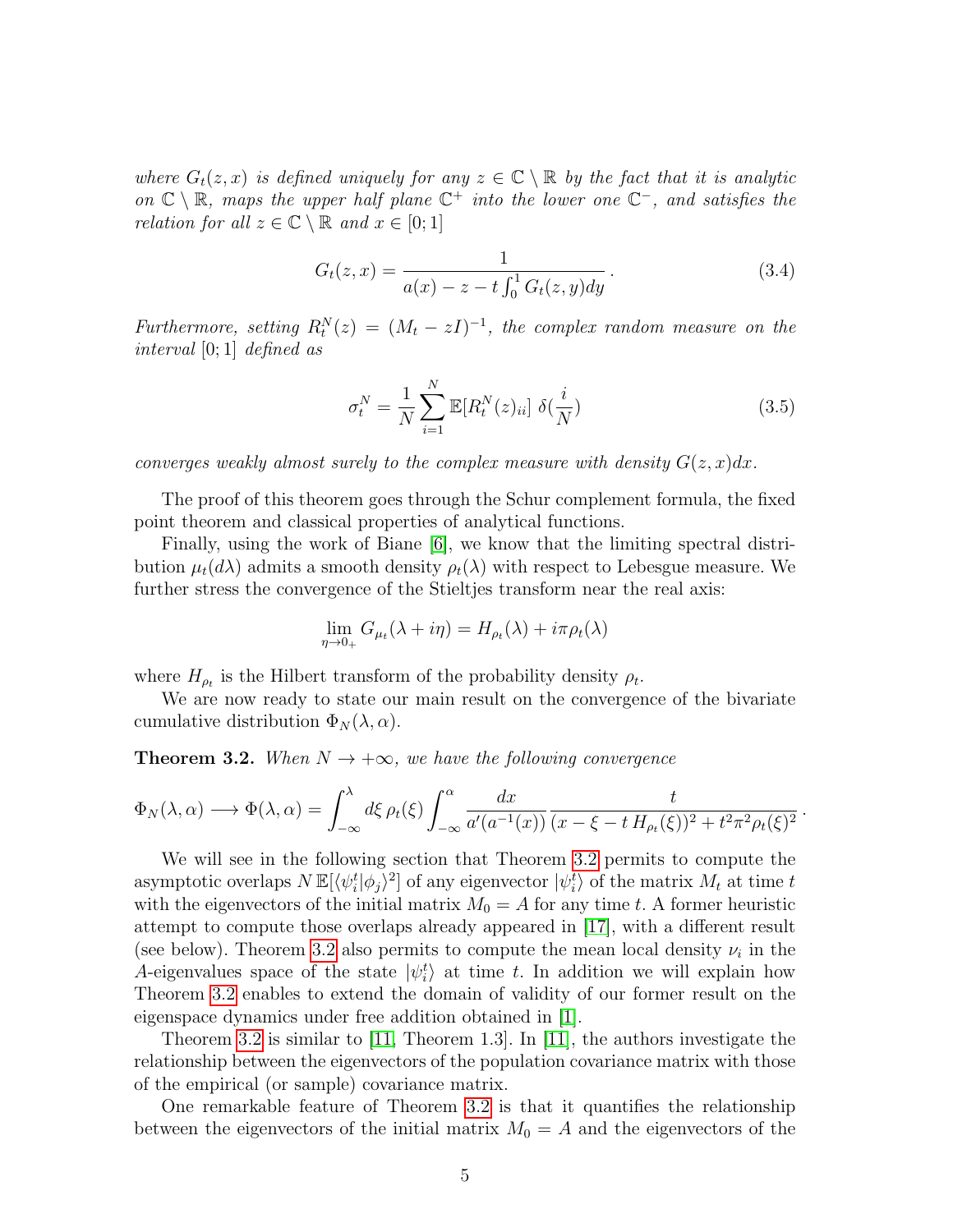matrix  $M_t$ , even in the *non perturbative* third regime described above (i.e. it holds for any time  $t > 0$ . In [\[11\]](#page-14-0), the sample covariance matrix is an additive perturbation of the population covariance matrix. The authors of [\[11\]](#page-14-0) thus work in the second semi-perturbative regime described above (note that there is not a third regime in their case though).

Our proof of Theorem of [3.2](#page-4-0) uses the idea used in [\[11\]](#page-14-0) to quantify the relationship between sample and population eigenvectors.

### <span id="page-5-0"></span>4 Applications of Theorem [3.2](#page-4-0)

The present section contains physical arguments and is not fully rigorous mathematically.

### 4.1 Perturbation theory revisited

Theorem [3.2](#page-4-0) enables to compute the overlaps of the vector  $|\psi_i^t\rangle$  with the initial  $(t = 0)$  eigenvectors  $|\phi_j\rangle$  for  $j \neq i$  of the matrix  $M_0 = A$ . We can deduce from Theorem [3.2](#page-4-0) that, for  $N \to \infty$ , we have

$$
\mathbb{E}[\langle \psi_i^t | \phi_j \rangle^2] = \frac{1}{N} \frac{t}{(a_j - \lambda_i^t - t H_{\rho_t}(\lambda_i^t))^2 + t^2 \pi^2 \rho_t(\lambda_i^t)^2} + o(\frac{1}{N}). \tag{4.1}
$$

As mentioned before, formula  $(4.1)$  is valid for all values of t and N in the third regime described above (i.e. for large N and any  $t > 0$ ).

For  $t \ll 1$  and for eigenvalues  $a_i, a_j$  separated by a macroscopic spacing (i.e. such that  $a_j - a_i$  does not vanish for large N), we have  $\lambda_i^t \approx a_i$  and formula [\(4.1\)](#page-5-1) rewrites as

<span id="page-5-2"></span><span id="page-5-1"></span>
$$
\mathbb{E}[\langle \psi_i^t | \phi_j \rangle^2] = \frac{t}{N} \frac{1}{(a_j - a_i)^2} + o(\frac{1}{N}).
$$
\n(4.2)

For such i, j,  $(4.2)$  extends the perturbation equation [3.2](#page-2-2) (which is valid only for  $t \ll 1/N$  to values of t much smaller than 1 but not necessarily negligible compared to  $1/N$ .

#### 4.2 Local density of state

In other words, Theorem [3.2](#page-4-0) gives the local density of states in the large N limit. The limiting mean local density of states  $|\psi_i^t\rangle$  in  $\alpha$  is

<span id="page-5-3"></span>
$$
\nu_i(\alpha) = \frac{1}{a'(a^{-1}(\alpha))} \frac{t}{(\alpha - \lambda_i - tH_{\rho_t}(\lambda_i))^2 + t^2 \pi^2 \rho_t(\lambda_i)^2}.
$$
\n(4.3)

This last formula  $(4.3)$  defines a probability density on R although it is not trivial to check that its integral over  $\alpha$  is indeed 1 (the probability measure  $\rho_t$  and its Hilbert transform depend on the function  $a(x)$  so that  $\nu_i$  is indeed a probability density function).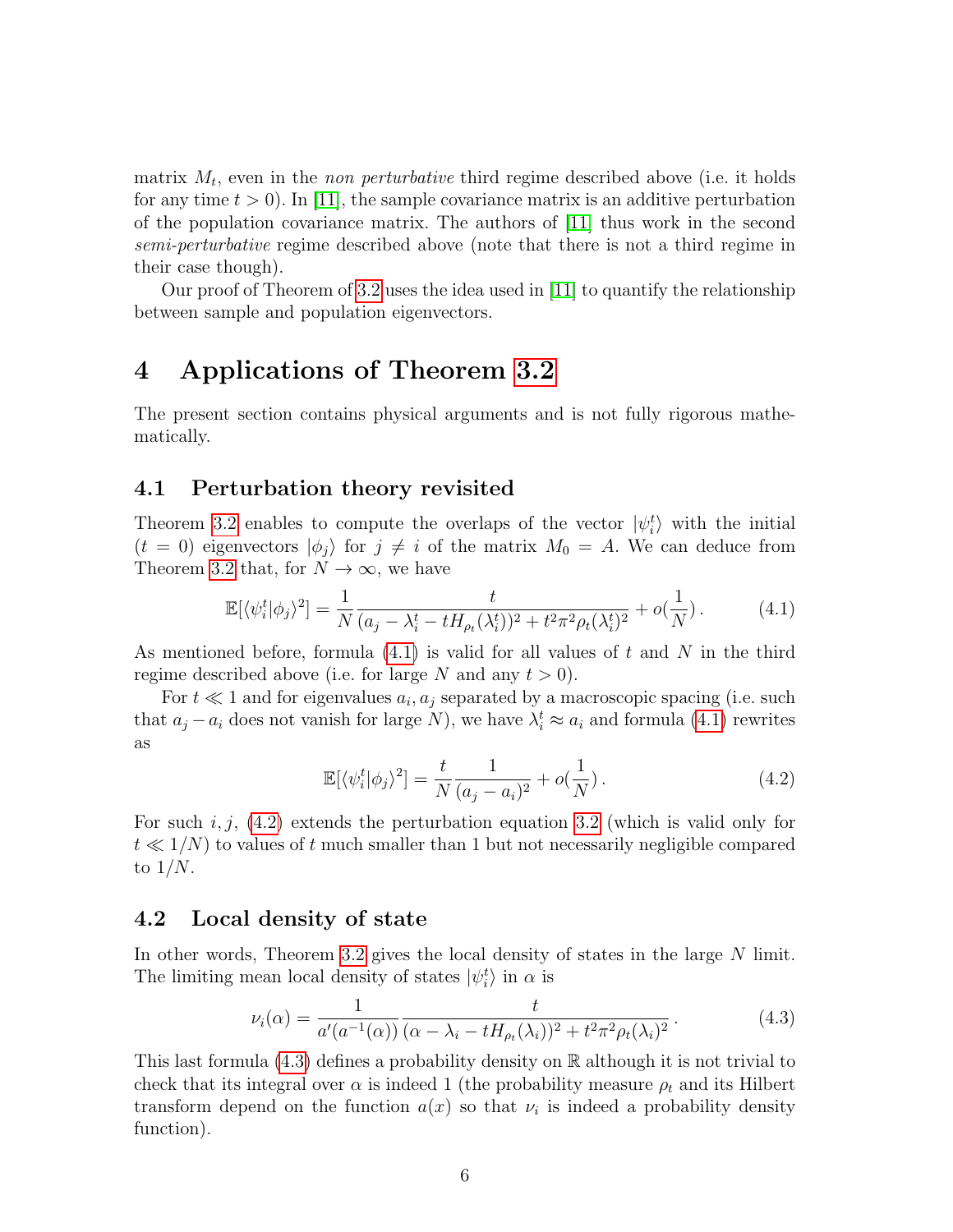#### 4.3 The case of Dyson Brownian motion

In this section, we apply our results to the particular case in which the initial matrix A is a random matrix of the Gaussian orthogonal ensemble (GOE). As before, we will work in the basis of the eigenvectors of  $A$ , so that the matrix  $A$  is diagonal with eigenvalues in increasing order:  $A = \text{Diag}(a_1, \dots, a_N)$  with  $a_1 < \dots < a_N$ . The spectrum of A is random in this case, and the assumption we made to derive our results on the smooth allocation of its spectrum is not satisfied here. We will check numerically that our results hold also in this case though.

Using Wigner's semi circle law, we can conjecture that the spectrum of A should converge to the continuous and strictly function  $a:[0;1] \to [-2;2]$  such that, for all  $x \in [0; 1],$ 

$$
\frac{1}{2\pi} \int_{-2}^{a(x)} \sqrt{4 - t^2} \, dt = x \, .
$$

The matrix  $M_t$  is also a GOE matrix and its limiting empirical eigenvalue density is given by the semi-circle law

<span id="page-6-1"></span>
$$
\rho_t(\lambda) = \frac{1}{2\pi(1+t)}\sqrt{4(1+t) - \lambda^2}.
$$
\n(4.4)

It is also known (see e.g. [\[3\]](#page-14-8)) that the associated Stieltjes transform  $G_{\mu}$  $(z)$  satisfies

<span id="page-6-0"></span>
$$
\lim_{\eta \to 0+} G_{\mu_t}(\lambda + i\eta) = -\frac{\lambda}{2(1+t)} + i\pi \rho_t(\lambda).
$$

Hence, Theorem [3.2](#page-4-0) gives the following expression for the asymptotic overlaps for  $i \neq j$ :

$$
N \mathbb{E}[\langle \psi_i^t | \phi_j \rangle^2] = \frac{t}{(a_j - \lambda_i^t)^2 + \frac{t}{1+t} \lambda_i^t (a_j - \lambda_i^t) + \frac{t^2}{1+t}} + o(1).
$$
 (4.5)

We have checked those asymptotic expressions, using numerical simulations, in the present context of GOE matrices of dimension  $N = 400$  with  $t = 1$ . The agreement is excellent: see Fig. [1](#page-7-0) and [2.](#page-8-0)

In other words, the local density  $\nu_i$  of state  $|\psi_i^t\rangle$  in the limit of large matrices is the probability measure with density in the A-eigenvalues space

$$
\nu_i(\alpha) = \frac{\sqrt{4 - \alpha^2}}{2\pi} \frac{t}{(a_j - \lambda_i^t)^2 + \frac{t}{1+t}\lambda_i^t(a_j - \lambda_i^t) + \frac{t^2}{1+t}}.
$$

When  $t \to +\infty$ , the information about the initial state is finally lost

$$
\lim_{t \to +\infty} \lim_{N \to +\infty} N \mathbb{E}[\langle \psi_i^t | \phi_j \rangle^2] = 1.
$$

The vector  $|\psi_i^t\rangle$  has uniform overlaps with the initial eigenvectors  $|\phi_j\rangle$  as expected.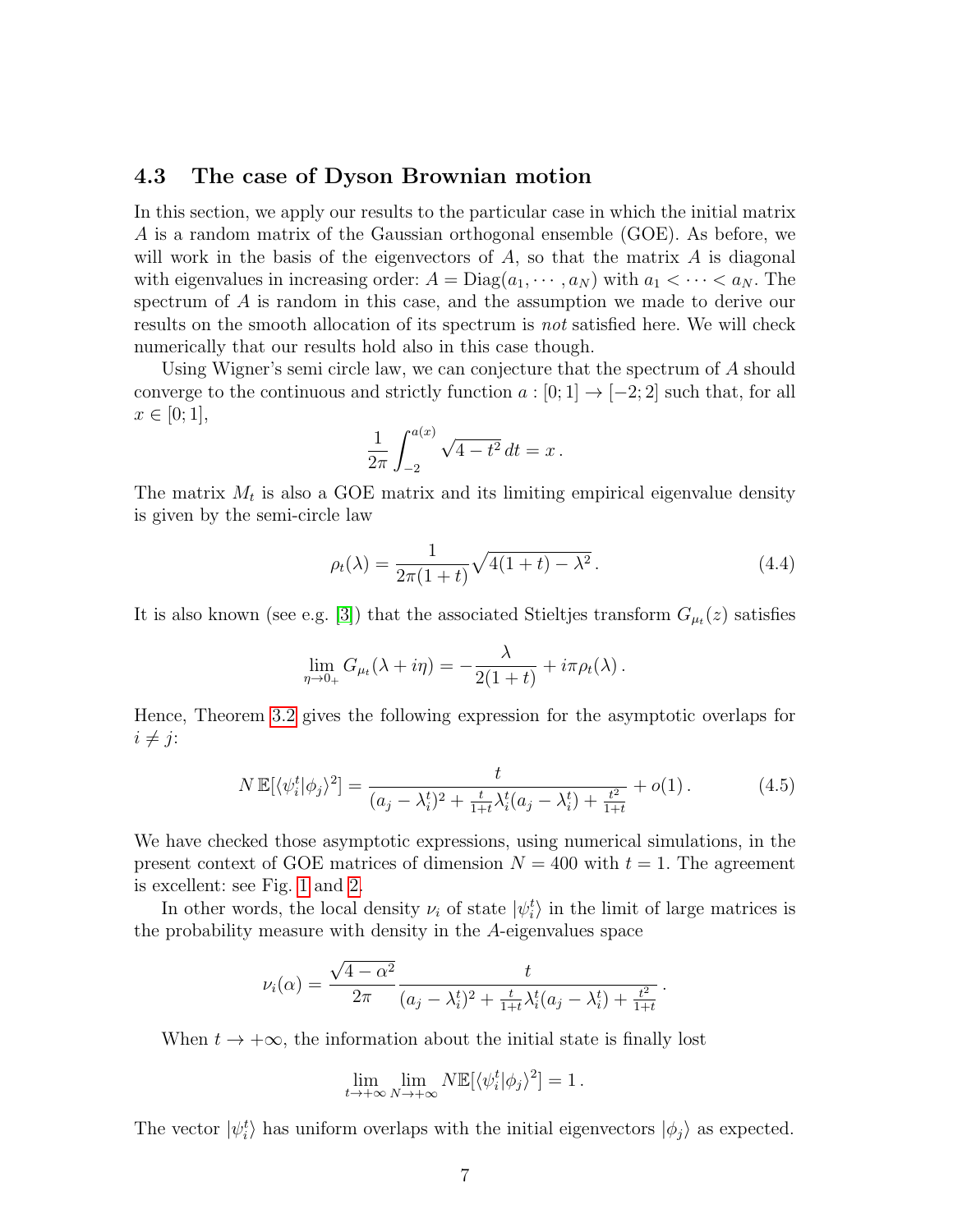In the limit  $t \ll 1$ , Eq. [\(4.5\)](#page-6-0) can be simplified to read:

<span id="page-7-1"></span>
$$
N \mathbb{E}[\langle \psi_i^t | \phi_j \rangle^2] \approx \frac{t}{(a_j - \lambda_i^t)^2 + t^2},\tag{4.6}
$$

which describes a "Cauchy flight" in eigenvalue space. This makes more precise a statement made in [\[17,](#page-14-12) [18,](#page-14-13) [1\]](#page-14-1) in the context of an extreme nonadiabatic evolution of a quantum system: the energy is not diffusive but rather performs a Cauchy Flight.

In fact, if the evolution of the system is such that the elements of the random GOE matrix  $M_t$  have a fixed variance, the *i*-th eigenvalue of  $M_t$  is expected to be time independent in the large N limit, i.e.  $\lambda_i^t \approx a_i$ . In this case, Eq. [\(4.6\)](#page-7-1) corresponds (up to simple modifications) to Eq. (4.11) of [\[17\]](#page-14-12), with the correspondence  $\Delta E = a_j - a_i$ . However, the correspondence for longer "times"  $t$  must take into account that with our normalization, the semi-circle spectrum itself broadens with time, as given by Eq. [\(4.4\)](#page-6-1).



<span id="page-7-0"></span>Figure 1: The black curve is a plot of  $N \mathbb{E}[\langle \psi_i^t | \phi_j \rangle^2]$ , computed empirically with 1000 samples, as a function of the eigenvalues  $a_j$  corresponding to  $|\phi_j\rangle$ , for  $N = 400, t = 1$ and  $i = 200$ . The 200 th eigenvalue of A is approximately equal to 0, it is therefore natural to observe the highest value of this curve at this point. The red curve is the theoretical prediction displayed in Eq. [\(4.5\)](#page-6-0).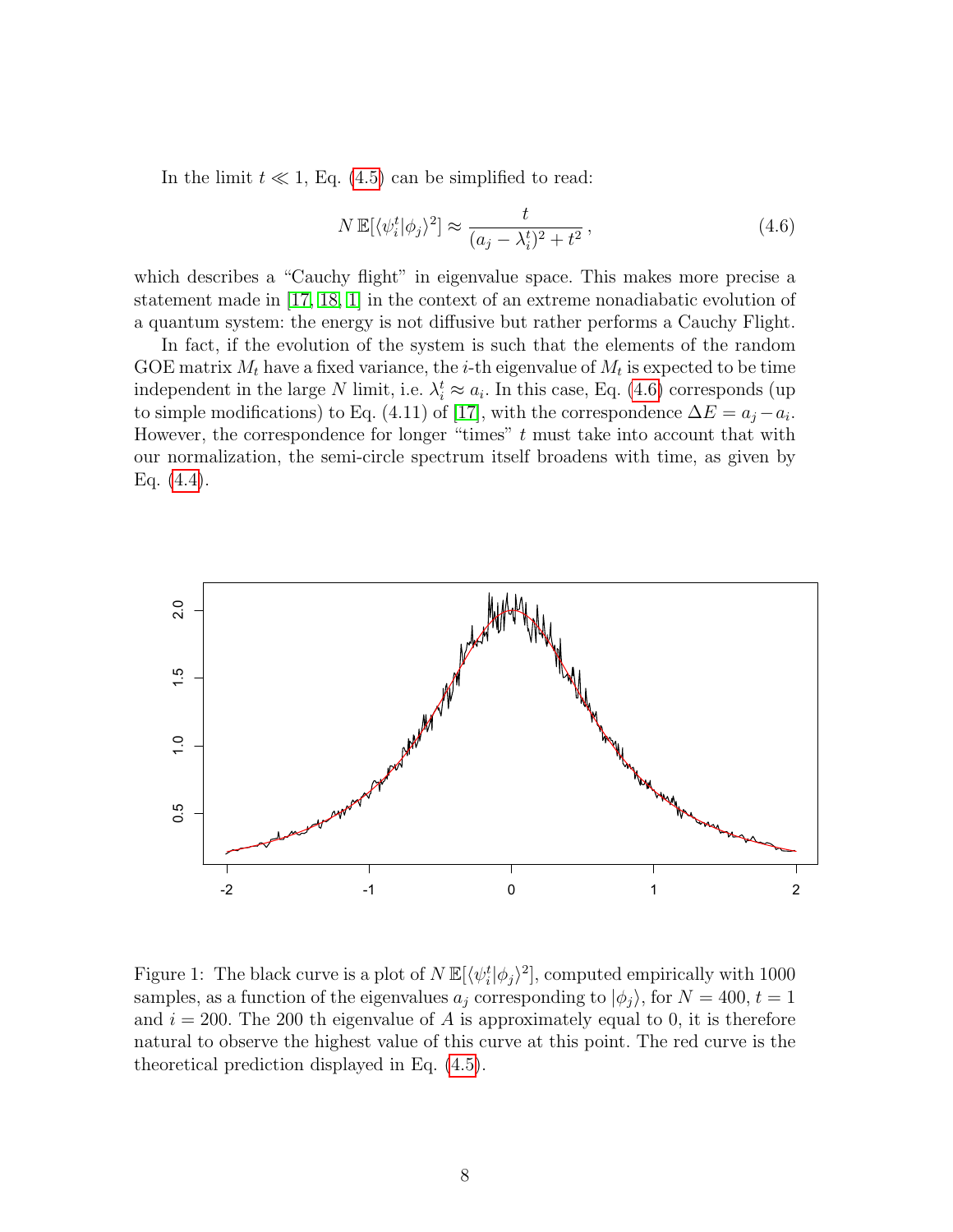

<span id="page-8-0"></span>Figure 2: The black curve is a plot of  $N \mathbb{E}[\langle \psi_i^t | \phi_j \rangle^2]$ , computed empirically with 1000 samples, as a function of the eigenvalues  $a_j$  corresponding to  $|\phi_j\rangle$ , for  $N = 400$ ,  $t = 1$  and  $i = 320$ . The 320 th eigenvalue of A is approximately equal to 0.983, it is therefore natural to observe the highest value of this curve near this point. The red curve is the theoretical prediction displayed in Eq. [\(4.5\)](#page-6-0).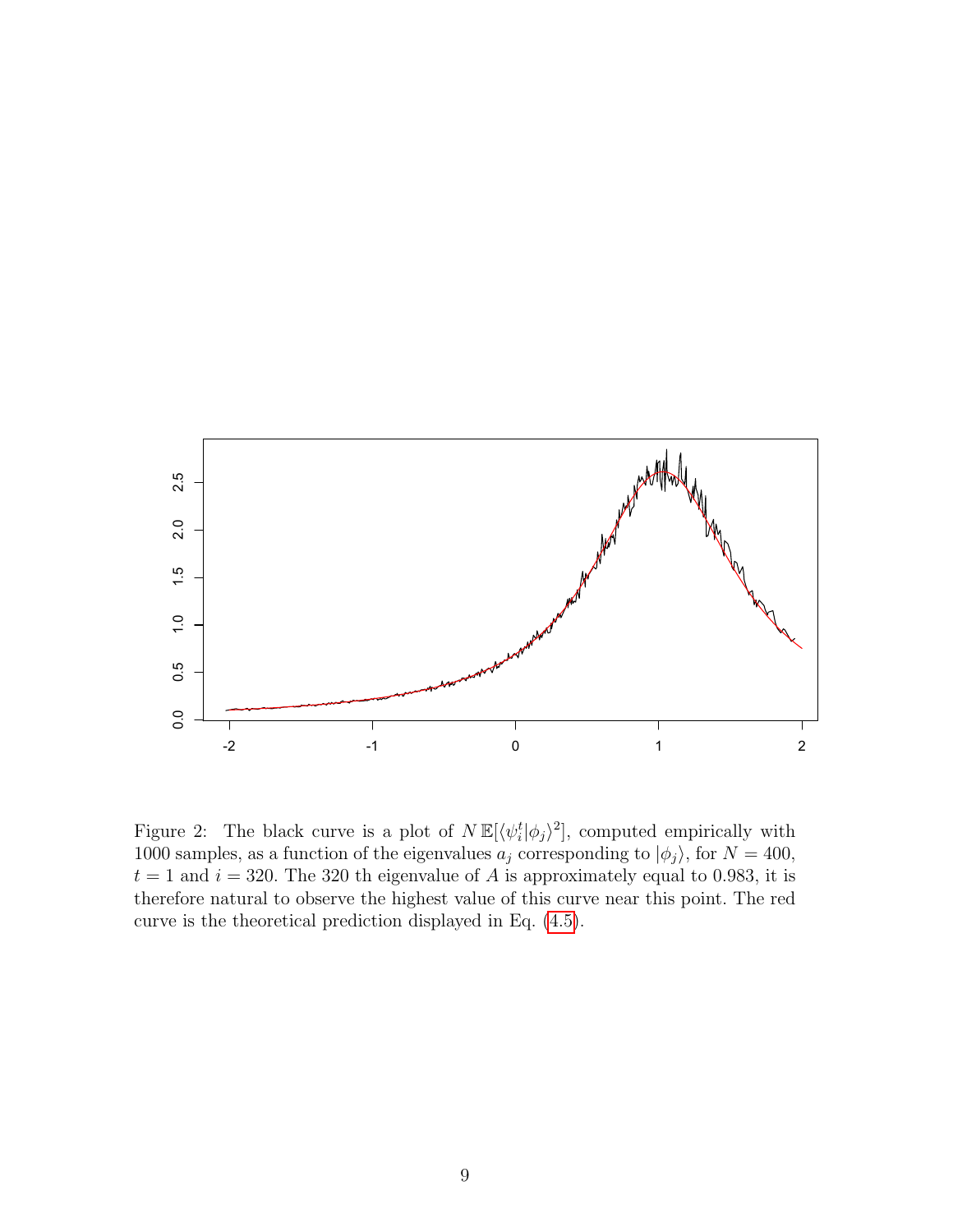#### <span id="page-9-0"></span>4.4 Eigenspace stability

In [\[1\]](#page-14-1), we investigated the stability of eigenspaces associated to a GOE matrix A when a small GOE matrix  $H_t$  is added. Let us briefly recall the context and main notations of [\[1\]](#page-14-1).

Our idea was to study, in the large  $N$  limit, the stability of a whole subspace  $V_0$  (instead of a single eigenvector as above) spanned by a set of consecutive initial eigenvectors  $|\phi_k\rangle$  associated to eigenvalues  $a_k$  contained in a certain interval  $[\gamma_-, \gamma_+]$ of the Wigner semicircle support  $[-2, 2]$ . We then asked the following question: How should one choose a "larger" subspace  $V_1^t$  spanned by a subset of eigenvectors  $|\psi^t_k\rangle$  at time t which would contain the initial subspace  $V_0$  up to a small error ? To answer this question, we introduced a margin of width  $\delta$  and the subspace  $V_1^t$  generated by the set of eigenvectors  $|\psi_k^t\rangle$  associated to eigenvalues  $\lambda_k^t$  lying in the interval  $[\gamma_- - \delta; \gamma_+ + \delta]$ . We then considered the rectangular matrix of overlaps  $G_t$  with entries

$$
G_t(ij) := \langle \psi_i^t | \phi_j \rangle \, .
$$

In this setting, the matrix  $G_t$  has dimensions  $Q \times P$  with

$$
P = N \int_{\gamma_-}^{\gamma_+} \rho_0, \qquad Q = N \int_{\gamma_- - \delta}^{\gamma_+ + \delta} \rho_t \,,
$$

where  $\rho_0$  is the Wigner semicircle eigenvalues density of the initial matrix A. The labels *i* and *j* and the vectors  $|\psi_i^t\rangle$  and  $|\phi_j\rangle$  are respectively indexed by the eigenvalues (in increasing order)  $\lambda_i^t$  and  $a_j$ .

The P nonzero singular values  $1 \geq s_1 \geq s_2 \geq \cdots \geq s_p \geq 0$  of the matrix  $G_t$  contain full information about the overlap between the two spaces  $V_0$  and  $V_1^t$ . For example, the largest singular value  $s_1$  indicates that there is a certain linear combination of the Q eigenvectors at time t that has a scalar product  $s_1$  with a certain linear combination of the P initial eigenvectors. If  $s_P = 1$ , then the initial subspace is entirely spanned by the perturbed subspace. If on the contrary  $s_1 \ll 1$ , it means that the initial and perturbed eigenspaces are nearly orthogonal to one another since even the largest possible overlap between any linear combination of the original and perturbed eigenvectors is very small. A good measure of what can be called an overlap distance  $D(V_0, V_1^t)$  between the two spaces  $V_0$  and  $V_1$  is provided by the average of the logarithm of the singular values:

$$
D(V_0, V_1^t) = -\frac{1}{P} \sum_{k=1}^{P} \ln(s_k).
$$

This overlap distance  $D$  and the overlap matrix  $G_t$  already appeared in the literature on the "Anderson orthogonality catastrophe" (see e.g. [\[4,](#page-14-14) [10\]](#page-14-15)).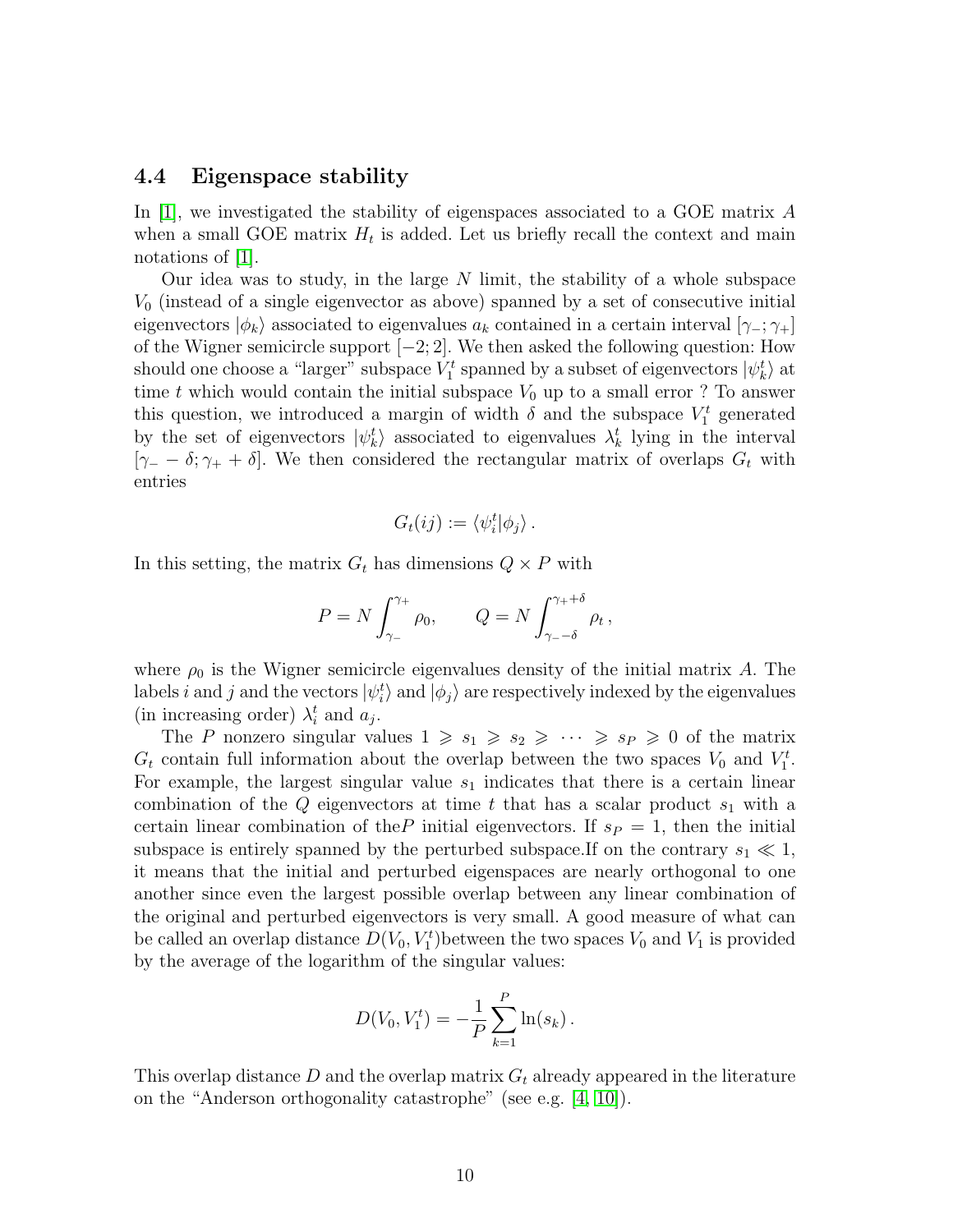Using perturbation theory, we showed in [\[1\]](#page-14-1) that this overlap distance  $D(V_0, V_1^t)$ , for  $N \gg 1$  and in  $N t \ll 1$ , converges to:

<span id="page-10-0"></span>
$$
\mathbb{E}[D(V_0, V_1^t)] = \frac{t}{2\int_{\gamma_-}^{\gamma_+} \rho_0} \int_{\gamma_-}^{\gamma_+} dx \int_{y \notin [\gamma_- - \delta, \gamma_+ + \delta]} dy \, \frac{\rho_0(x)\rho_0(y)}{(x - y)^2} + o(t) \,. \tag{4.7}
$$

We conjectured that this formula also holds in the semi-perturbative regime  $N \gg 1$ and  $t \ll 1$  but  $N_t \gg 1$ . This conjecture was supported by convincing numerical evidence [\[1\]](#page-14-1). Unfortunately we were unable at the time to find analytical arguments to sustain our claim in this semi-perturbative regime.

We will use our new results obtained here to fill this gap and prove that Eq.  $(4.7)$  is indeed correct in the whole regime for  $t \ll 1$  (independent of N) in the limit  $N \to +\infty$ .

Let us first remark that  $D(V_0, V_1^t) = -\ln(\det(G_t^{\dagger} G_t))/(2P)$  where  $G_t^{\dagger}$  $_{t}^{\dagger}$  is the Hermitian conjugate of  $G_t$ . We thus compute the entries of the matrix  $G_t^{\dagger} G_t$ . For all  $a_i \in [\gamma_-\,;\gamma_+]$ , we have

$$
(G_t^{\dagger} G_t)_{ii} = \sum_{\substack{\lambda_k^t \in [\gamma_- - \delta; \gamma_+ + \delta] \\ \vdots \\ k \neq i \colon \lambda_k^t \in [\gamma_- - \delta; \gamma_+ + \delta]}} \langle \psi_k^t | \phi_i \rangle^2
$$
  

$$
= \langle \psi_i^t | \phi_i \rangle^2 + \sum_{\substack{k \neq i \colon \lambda_k^t \in [\gamma_- - \delta; \gamma_+ + \delta] \\ \vdots \\ k \neq i \colon \lambda_k^t \in [\gamma_- - \delta; \gamma_+ + \delta]}} \langle \psi_k^t | \phi_i \rangle^2
$$
  

$$
= 1 - \sum_{\substack{\lambda_k^t \notin [\gamma_- - \delta; \gamma_+ + \delta]}} \langle \psi_k^t | \phi_i \rangle^2.
$$

Using the previous result [\(4.5\)](#page-6-0) obtained in the previous subsection, we see that for values of  $t \ll 1$  and for large N, we have

$$
\mathbb{E}[(G_t^{\dagger} G_t)_{ii}] = 1 - \frac{t}{N} \sum_{a_k \notin [\gamma_- - \delta; \gamma_+ + \delta]} \frac{1}{(a_i - a_k)^2} + o(\frac{1}{N}) + o(t)
$$

$$
\sim_{N \to \infty} 1 - t \int_{y \notin [\gamma_- - \delta, \gamma_+ + \delta]} dy \frac{\rho_0(y)}{(a_i - y)^2} + o(t) \tag{4.8}
$$

where we have used the fact that for small values of t, the eigenvalues satisfy  $\lambda_k^t \sim$  $\lambda_k^0 = a_k$  for the last line.

The non diagonal elements, i.e. indexed by  $a_i \neq a_j \in [\gamma_-, \gamma_+]$ , can also be computed as

<span id="page-10-1"></span>
$$
(G_t^{\dagger} G_t)_{ij} = \sum_{\substack{\lambda_k^t \in [\gamma_- - \delta; \gamma_+ + \delta] \\ \vdots \\ \lambda_k^t \notin [\gamma_- - \delta; \gamma_+ + \delta]}} \langle \psi_k^t | \phi_i \rangle \langle \psi_k^t | \phi_j \rangle
$$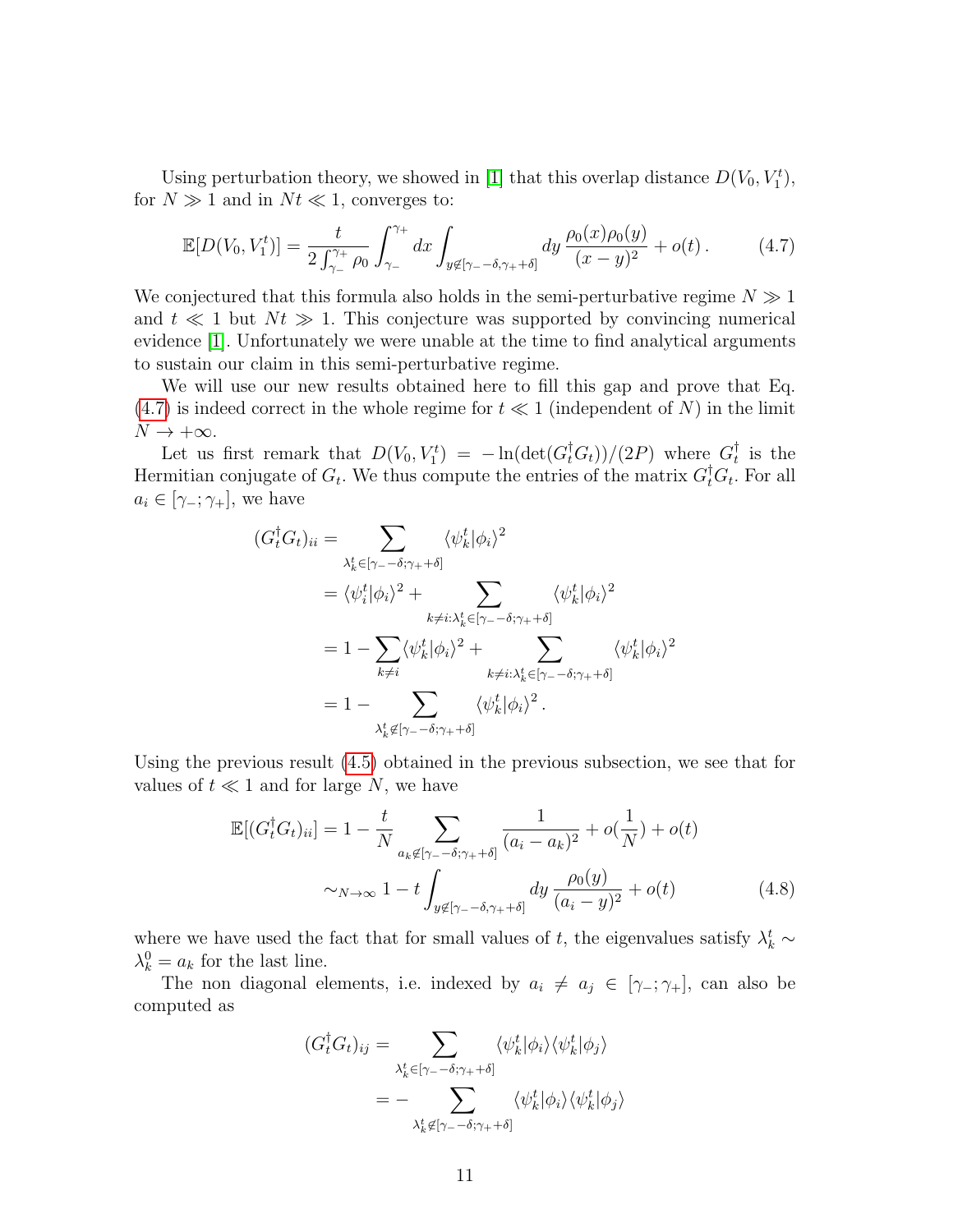where, in the second line, we have used the orthogonality of  $|\phi_i\rangle$  and  $|\phi_j\rangle$  which implies that  $\sum_k \langle \psi_k^t | \phi_i \rangle \langle \psi_k^t | \phi_j \rangle = 0$ . The expectations of those terms can thus be estimated for small values of  $t$  and large  $N$ , via the Cauchy-Schwarz inequality, as

$$
\mathbb{E}[(G_t^{\dagger} G_t)_{ij}] \leqslant \sum_{a_k \notin [\gamma - \delta; \gamma + +\delta]} \mathbb{E}[\langle \psi_k^t | \phi_i \rangle]^{1/2} \mathbb{E}[\langle \psi_k^t | \phi_j \rangle]^{1/2}
$$
  

$$
\sim_{N \to +\infty} \frac{t}{N} \sum_{a_k \notin [\gamma - \delta; \gamma + +\delta]} \frac{1}{(a_i - a_k)(a_j - a_k)} + o(\frac{1}{N}) + o(t) \tag{4.9}
$$

<span id="page-11-2"></span>
$$
\sim_{N \to \infty} t \int_{y \notin [\gamma_- - \delta, \gamma_+ + \delta]} dy \, \frac{\rho_0(y)}{(a_i - y)(a_j - y)} + o(t) \,.
$$
 (4.10)

Note that in both equations [\(4.8\)](#page-10-1) and [\(4.10\)](#page-11-2), we have  $a_i, a_j \in [\gamma_-, \gamma_+]$  and  $a_k \notin$  $[\gamma - \delta; \gamma + \delta]$ , so that  $a_i$  (resp.  $a_j$ ) and  $a_k$  remain at macroscopic distance > δ and formula [\(4.2\)](#page-5-2) applies. Besides the integrals in [\(4.8\)](#page-10-1) and [\(4.10\)](#page-11-2) are perfectly well defined due to the introduction of the margin  $\delta > 0$ .

Thus, for  $t \ll 1$  and large N, the determinant of  $G_t^{\dagger} G_t$  can be approximated, in the large  $N$  limit, to leading order in  $t$  as the product of the diagonal terms (the other contribution are negligible compared to t for small  $t$ ). We thus have, doing a further linearization in the limit of small  $t$ ,

$$
-\frac{1}{2P}\mathbb{E}[\ln(\det(G_t^{\dagger}G_t))] = \frac{t}{P} \sum_{a_i \in [\gamma_-;\gamma_+]} \int_{y \notin [\gamma_- - \delta, \gamma_+ + \delta]} dy \frac{\rho_0(y)}{(a_i - y)^2} + o(\frac{1}{N}) + o(t)
$$

$$
\sim_{N \to +\infty} \frac{t}{\int_{\gamma_-}^{\gamma_+} \rho_0} \int_{\gamma_-}^{\gamma_+} dx \int_{y \notin [\gamma_- - \delta, \gamma_+ + \delta]} dy \frac{\rho_0(x)\rho_0(y)}{(x - y)^2} + o(t) \,.
$$

This is our proof that [\(4.7\)](#page-10-0) is valid in the second semi-perturbative regime.

The reader may wonder how to extend formula [\(4.7\)](#page-10-0) in the non perturbative regime, i.e. for arbitrary values of t. This question is clearly more difficult as one would need to understand the convergence of the non diagonal terms of the matrix  $G_t$   $\dagger$   $G_t$  in the large N limit which are no longer negligible in the determinant expansion.

### <span id="page-11-1"></span>5 Proof of Theorem [3.2](#page-4-0)

Following the idea of [\[11\]](#page-14-0), we introduce the following quantity, defined for  $z \in \mathbb{C} \backslash \mathbb{R}$ , as

<span id="page-11-0"></span>
$$
\Theta_N^g(z) = \frac{1}{N} \sum_{i=1}^N \frac{1}{\lambda_i^t - z} \sum_{j=1}^N \mathbb{E}[\langle \psi_i^t | \phi_j \rangle^2] g(a_j)
$$
  
= 
$$
\frac{1}{N} \text{Tr} \left( (M_t - zI)^{-1} g(A) \right)
$$
 (5.1)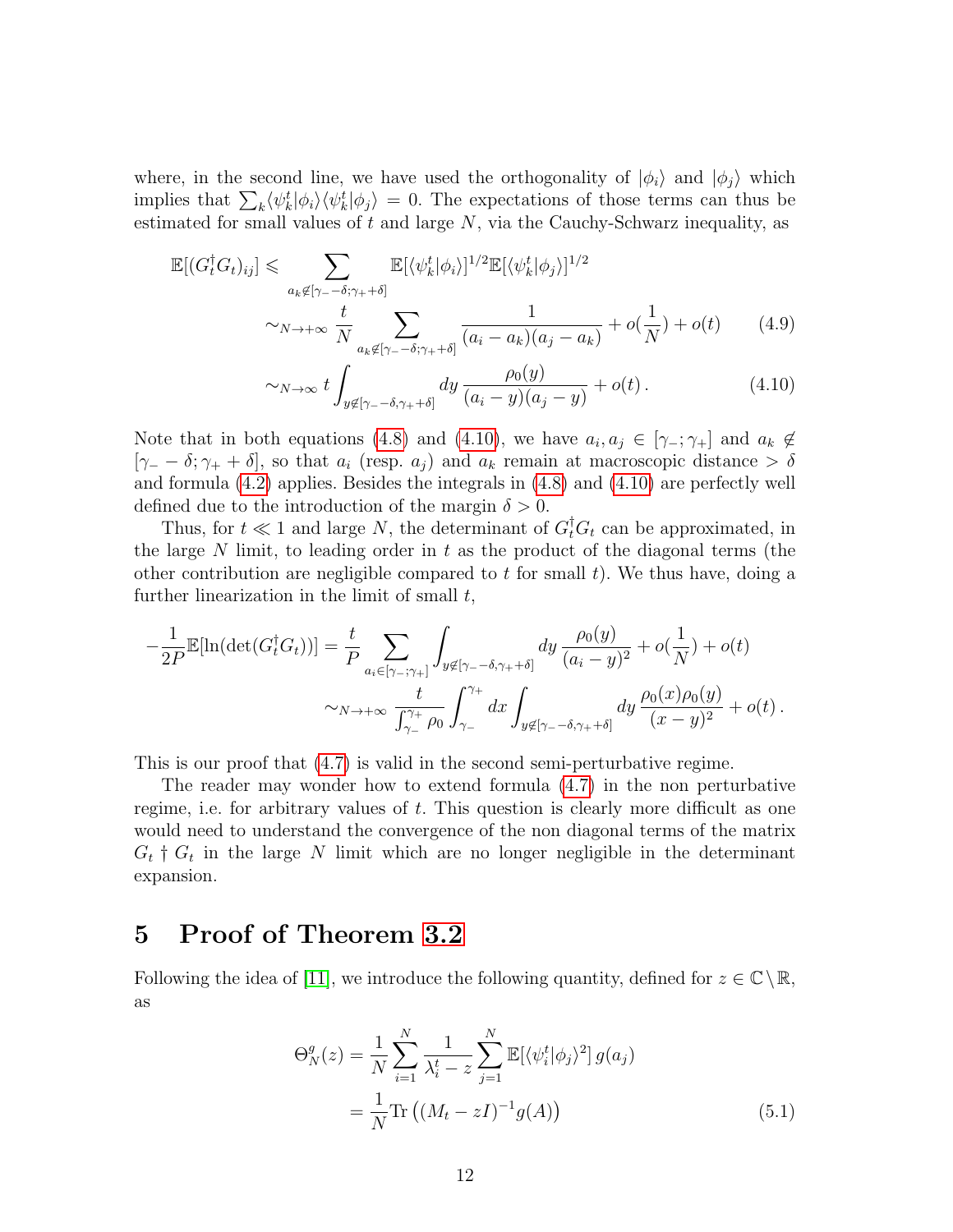where g is a real valued bounded function on R. By convention,  $g(A)$  is the diagonal matrix  $Diag(g(a_1), g(a_2), \cdots, g(a_N)).$ 

The interesting feature of  $\Theta_N^g(z)$  is that, by the Stieltjes inversion formula, we have

$$
\Phi_N(\lambda, \alpha) = \lim_{\eta \to 0+} \frac{1}{\pi} \int_{-\infty}^{\lambda} \text{Im} \left[ \Theta_N^g(\xi + i\eta) \right] d\xi
$$

for the particular choice  $g(x) = \mathbf{1}_{\{x \le \alpha\}}$ .

Thus, the problem is reduced to the study of the convergence of  $\Theta_N^g(z)$  when  $N \to \infty$ . It is plain to deduce Theorem [3.2](#page-4-0) from the following lemma.

<span id="page-12-1"></span>**Lemma 5.1.** Let g be a real valued bounded function on R. Then, as  $N \rightarrow +\infty$ , we have the following convergence

$$
\Theta_N^g(z) \longrightarrow \Theta^g(z) = \int_{\mathbb{R}} \frac{g(a(x))}{a(x) - z - tG_{\mu_t}(z)} dx
$$

where  $G_{\mu t}(z)$  is the Stieltjes transform of the limiting spectral distribution  $\mu_t$  of the matrix  $M_t$ .

Proof of Lemma [5.1.](#page-12-1)

Using equation [\(5.1\)](#page-11-0) and the definition of the matrix  $R_t^N(z) = (M_t - zI)^{-1}$ , it is straightforward to check that

$$
\Theta_N^g(z) = \frac{1}{N} \sum_{i=1}^N g(a(\frac{i}{N})) \mathbb{E}[R_t^N(z)_{ii}].
$$

Now, using Theorem [3.1](#page-3-0) of Shlyakhtenko (see [\[14\]](#page-14-9), and also [\[12,](#page-14-10) [19\]](#page-14-11)), we know that the complex-valued measure  $\sigma_t^N$  defined in [\(3.5\)](#page-4-1) converges weakly to  $G_t(z, x) dx$ . Therefore, as  $N \to \infty$ ,

$$
\Theta_N^g(z) \longrightarrow \int_{\mathbb{R}} g(a(x)) G_t(z, x) dx = \int_{\mathbb{R}} \frac{g(a(x))}{a(x) - z - t G_{\mu_t}(z)} dx,
$$

using the fixed point equation [\(3.4\)](#page-4-2) satisfied by  $G_t(z, x)$ . The lemma is proved.  $\Box$ 

## <span id="page-12-0"></span>A A reminder of perturbation theory

We can rewrite [\(2.1\)](#page-1-1) as

$$
M_t = A + \sqrt{t} H_1
$$

where  $H_1$  is a GOE matrix whose upper diagonal entries are independent Gaussian variables of variance  $2/N$  on the diagonal and variance  $1/N$  off the diagonal.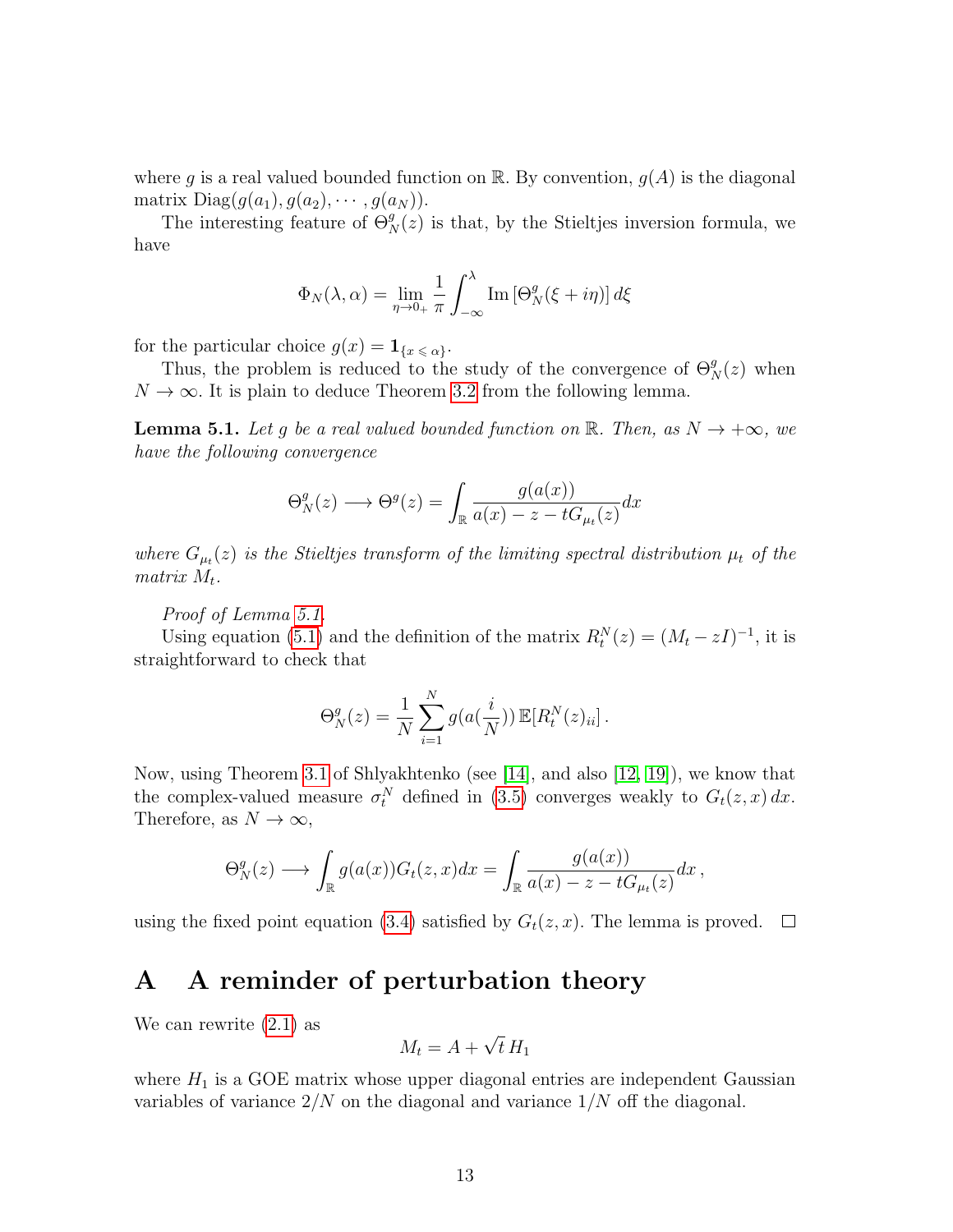To second (respectively first) order in  $\sqrt{t}$ , we expect the following perturbative equations for the eigenvalue  $\lambda_i^t$  and the associated eigenvector  $|\psi_i^t\rangle$  of the matrix  $M_t$ 

$$
\lambda_i^t = a_i + \sqrt{t} \, \alpha_i + t \, \beta_i + o(t) \,, \tag{A.1}
$$

$$
|\psi_i^t\rangle = (1 - \gamma_i t) |\phi_i\rangle + \sqrt{t} \sum_{j \neq i} \gamma_j |\phi_j\rangle + |\varepsilon_t\rangle.
$$
 (A.2)

where  $|\varepsilon_t\rangle$  is a vector such that  $\langle \phi_i | \varepsilon_t \rangle = o(t)$  and  $\langle \phi_j | \varepsilon_t \rangle = o(t)$ √ t) for  $j \neq i$ .

The aim here is to compute the terms  $\alpha_i, \beta_i$  and  $\gamma_j$  for  $j \neq i$ . We start writing the eigenvalue equation for the matrix  $M_t$ 

<span id="page-13-1"></span><span id="page-13-0"></span>
$$
M_t|\psi_i^t\rangle=\lambda_i^t\,|\psi_i^t\rangle
$$

which can be rewritten plugging equations  $(A.1)$  and  $(A.2)$  as

$$
\sqrt{t} \sum_{j \neq i} \gamma_j a_j |\phi_j\rangle + \sqrt{t} H_1 |\phi_i\rangle + t \sum_{j \neq i} \gamma_j H_1 |\phi_j\rangle + A |\varepsilon_t\rangle = \sqrt{t} \alpha_i |\phi_i\rangle + \sqrt{t} a_i \sum_{j \neq i} \gamma_j |\phi_j\rangle + t \alpha_i \sum_{j \neq i} \gamma_j |\phi_j\rangle + t \beta_i |\phi_i\rangle + a_i |\varepsilon_t\rangle + |\tilde{\varepsilon}_t\rangle,
$$

where  $|\tilde{\varepsilon}_t\rangle$  is a vector such that  $\langle \phi_i | \tilde{\varepsilon}_t \rangle = o(t^{3/2})$  and  $\langle \phi_j | \tilde{\varepsilon}_t \rangle = o(t)$  for  $j \neq i$ .<br>Projecting this equation on  $|\phi_t\rangle^1$  and identifying the leading term in  $\sqrt{t}$ .

Equality is a vector such that  $\langle \varphi_i | \xi_t \rangle = o(t^{\gamma - 1})$  $\langle \varphi_i | \xi_t \rangle = o(t^{\gamma - 1})$  $\langle \varphi_i | \xi_t \rangle = o(t^{\gamma - 1})$  and  $\langle \varphi_j | \xi_t \rangle = o(t)$  for  $j \neq i$ .<br>Projecting this equation on  $|\phi_i\rangle^1$  and identifying the leading term in  $\sqrt{t}$  on both sides, we find

$$
\alpha_i = \langle \phi_i | H_1 | \phi_i \rangle \, .
$$

Then, projecting on  $|\phi_j\rangle$  j  $\neq i$  and identifying the leading term in  $\sqrt{t}$  on both sides, we find

$$
\gamma_j = \frac{\langle \phi_j | H_1 | \phi_i \rangle}{a_i - a_j}
$$

.

.

Projecting again on  $|\phi_i\rangle$  but identifying the term in t, we obtain

$$
\beta_i = \sum_{j \neq i} \gamma_j \langle \phi_i | H_1 | \phi_j \rangle = \sum_{j \neq i} \frac{\langle \phi_j | H_1 | \phi_i \rangle^2}{a_i - a_j}
$$

The coefficient  $\gamma_i$  is computed with the additional normalization constraint  $\langle \phi_i^t | \phi_i^t \rangle =$ 1 to first order in t.

This gives the perturbation equations for the eigenvalue  $\lambda_i^t$  and the associated eigenvector  $|\psi_i^t\rangle$ . Note that this perturbative computation is valid only if the terms eigenvector  $\ket{\psi_i}$ . Note that this perturbative computation is valid only if the terms  $t\beta_i, t\gamma_i$  and  $\sqrt{t}\gamma_j$  remain very small compared to 1, corresponding to small values of t compared to the level spacings  $a_i - a_j$  (which are of order  $1/N$  in our setting above).

<span id="page-13-2"></span><sup>&</sup>lt;sup>1</sup>Note that the vectors  $|\phi_k\rangle$  for  $k = 1, \dots, N$  form an orthonormal family.